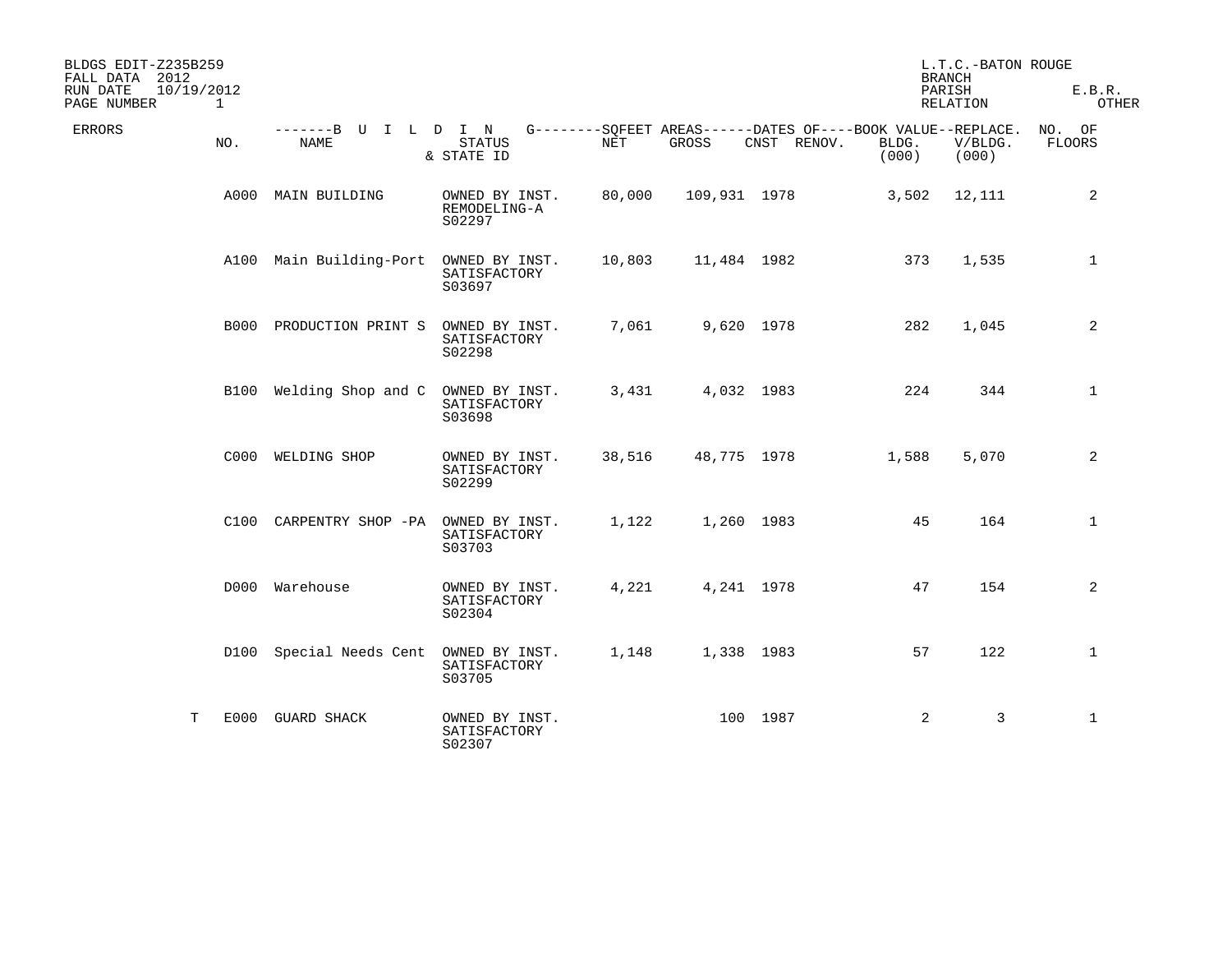| BLDGS EDIT-Z235B259<br>2012<br>FALL DATA<br>10/19/2012<br>RUN DATE<br>PAGE NUMBER | 2    |                       |                                          |     |       |                |                                                                               | L.T.C.-BATON ROUGE<br><b>BRANCH</b><br>PARISH<br>RELATION | E.B.R.<br>OTHER  |  |
|-----------------------------------------------------------------------------------|------|-----------------------|------------------------------------------|-----|-------|----------------|-------------------------------------------------------------------------------|-----------------------------------------------------------|------------------|--|
| <b>ERRORS</b>                                                                     | NO.  | U<br>L<br><b>NAME</b> | N<br>D<br>STATUS<br>& STATE ID           | NET | GROSS | RENOV.<br>CNST | G--------SQFEET AREAS------DATES OF----BOOK VALUE--REPLACE.<br>BLDG.<br>(000) | V/BLDG.<br>(000)                                          | NO. OF<br>FLOORS |  |
|                                                                                   | E100 | Storage Building-P    | OWNED BY INST.<br>SATISFACTORY<br>S03700 | 441 | 441   | 1983           | 3                                                                             | 7                                                         |                  |  |
|                                                                                   | F000 | LUMBER STORAGE        | OWNED BY INST.<br>SATISFACTORY<br>S02308 | 504 |       | 504 1978       | 5                                                                             | 8                                                         | $\mathbf{1}$     |  |
|                                                                                   | F100 | Storage Building-P    | OWNED BY INST.<br>SATISFACTORY<br>S03701 | 448 |       | 448 1983       | 6                                                                             | 7                                                         |                  |  |
|                                                                                   | G000 | PAINT SPRAY BOOTH     | OWNED BY INST.<br>SATISFACTORY<br>S02305 | 364 |       | 364 1978       | 14                                                                            | 29                                                        | $\mathbf 1$      |  |